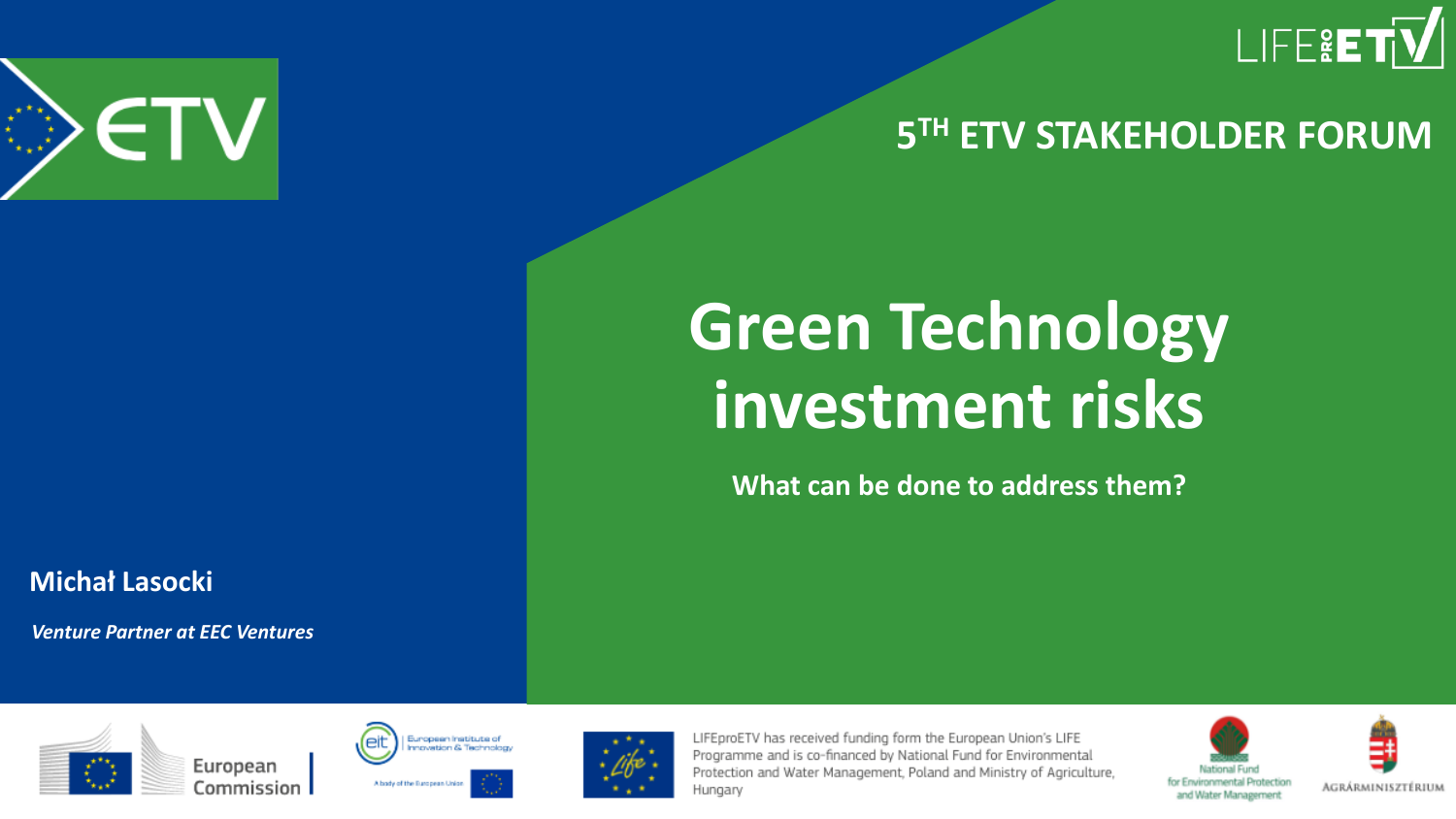

## **Venture Capital was not meant to be risk free.**

- High returns are usually correlated with high risk. High risk is not correlated with high returns.
- Risk is defined in financial terms as *the chance that an outcome or investment's actual gains will differ from an expected outcome or return. Risk includes the possibility of losing some or all of an original investment. (Investopedia)*
- Risk is not necessarily bad as such, as long as is quantified, managed,
- Returns can be made by investing and taking calulated risks. Most likely you will not get rich by investing in AAA rated government bonds.





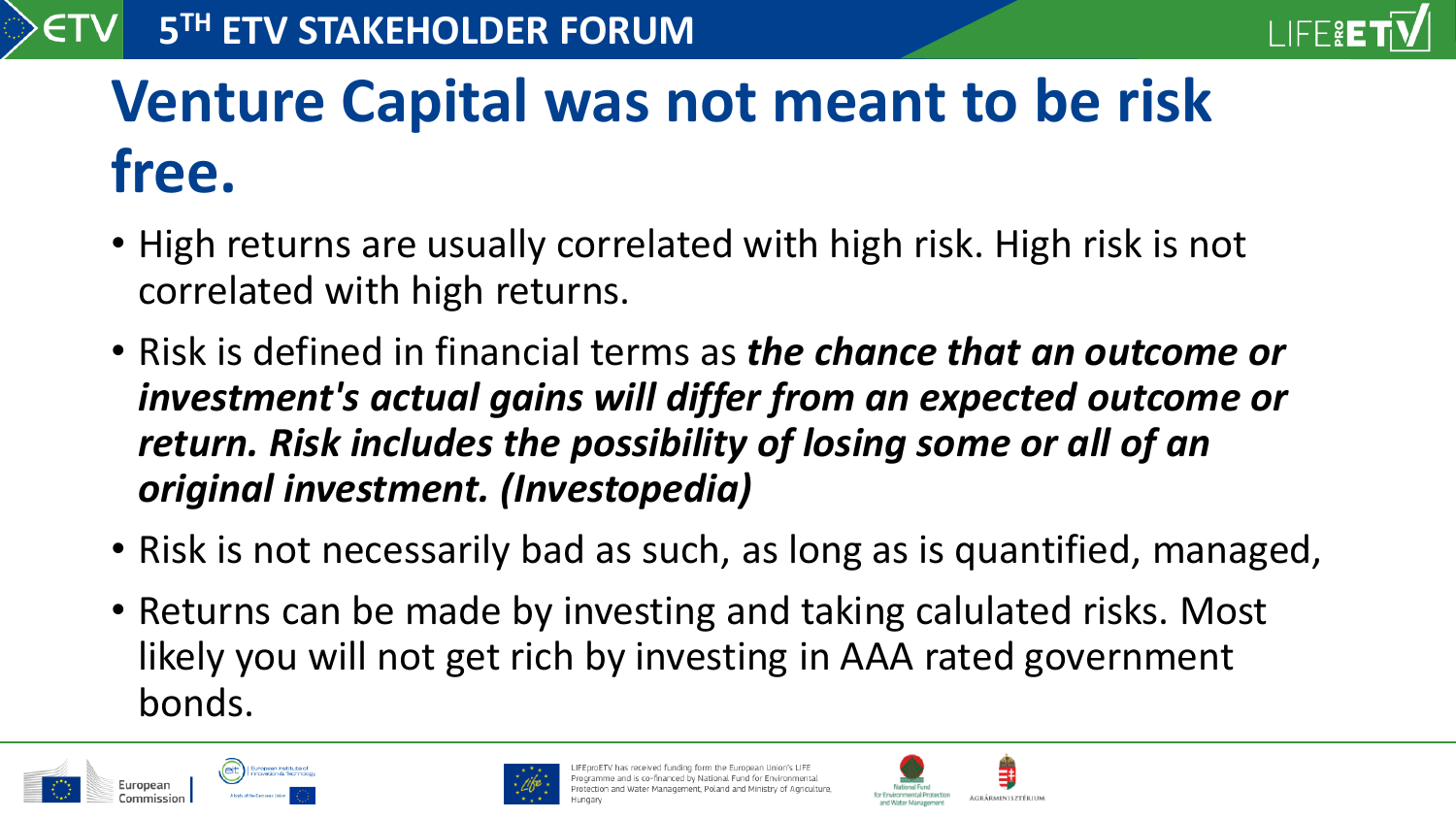

# **Technology risk is just one out of many**

- Investment process involves risk assessment and mitigation. There are many risks related to investment process:
	- commercial risks
	- IP risks
	- technological risks
	- personal risks
	- financial risks
	- regulatory risks
	- fraud risks
	- ….
	- RISK OF RISKS
- Technological risks and innovations considered alone are rarely key in investment decisions





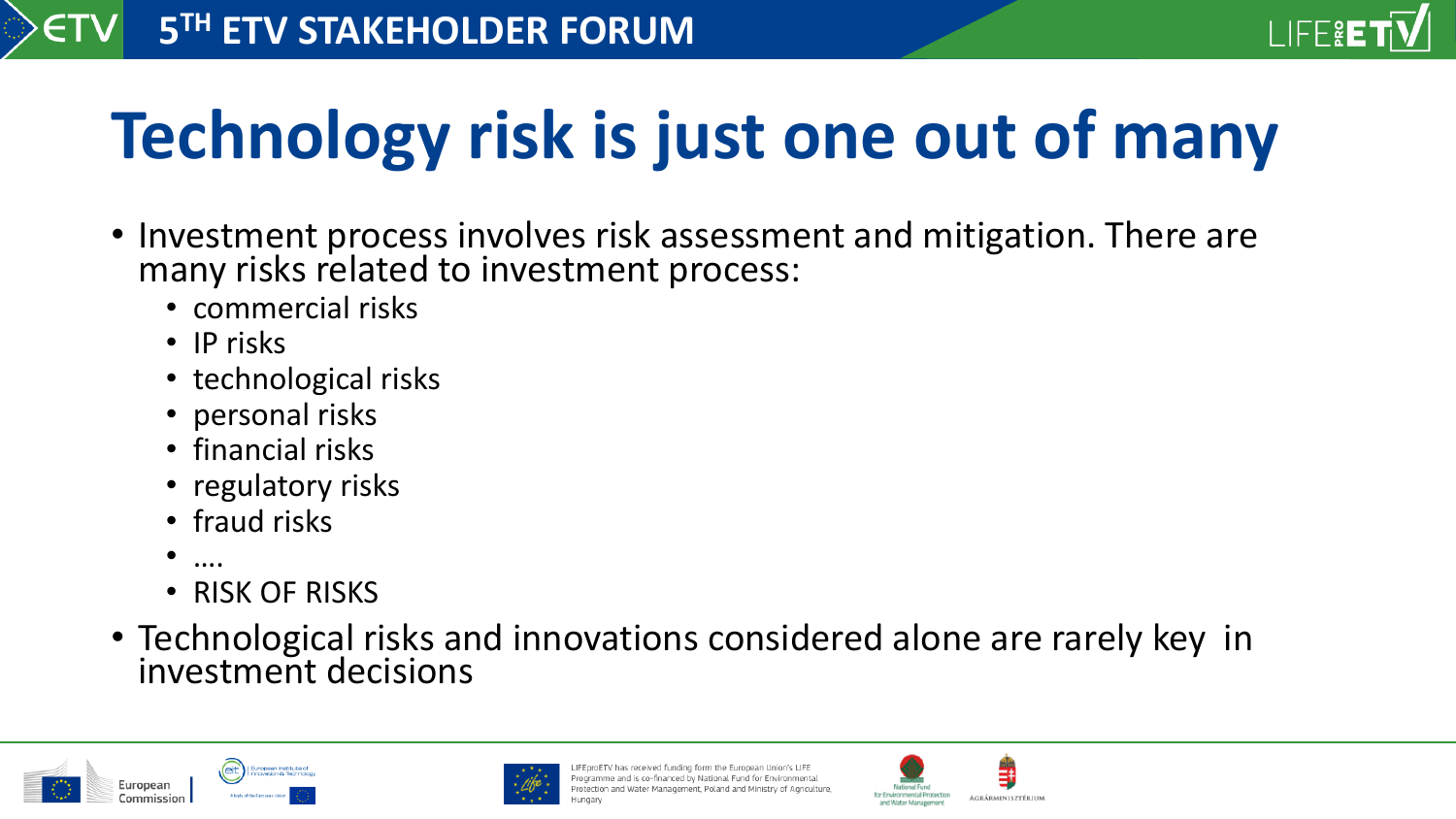

## **Technological risk is difficult to quantify and manage**

- Therefore, taking calculated technological risk it is a science and an art. Either a technology will work as planned or not. Most will not, or will not work at first attempt.
- Expressing it like "there is a 95% confidence interval that the **probability of this thing working is between x and y%"** is not really useful in terms of investment.
- Think about "good seamanship". Seafarers collected a list of good practices, (do's and dont's) over centuries. Still, this list is not exhaustive and new items are added gradually as new types of accidents and mistakes are made.





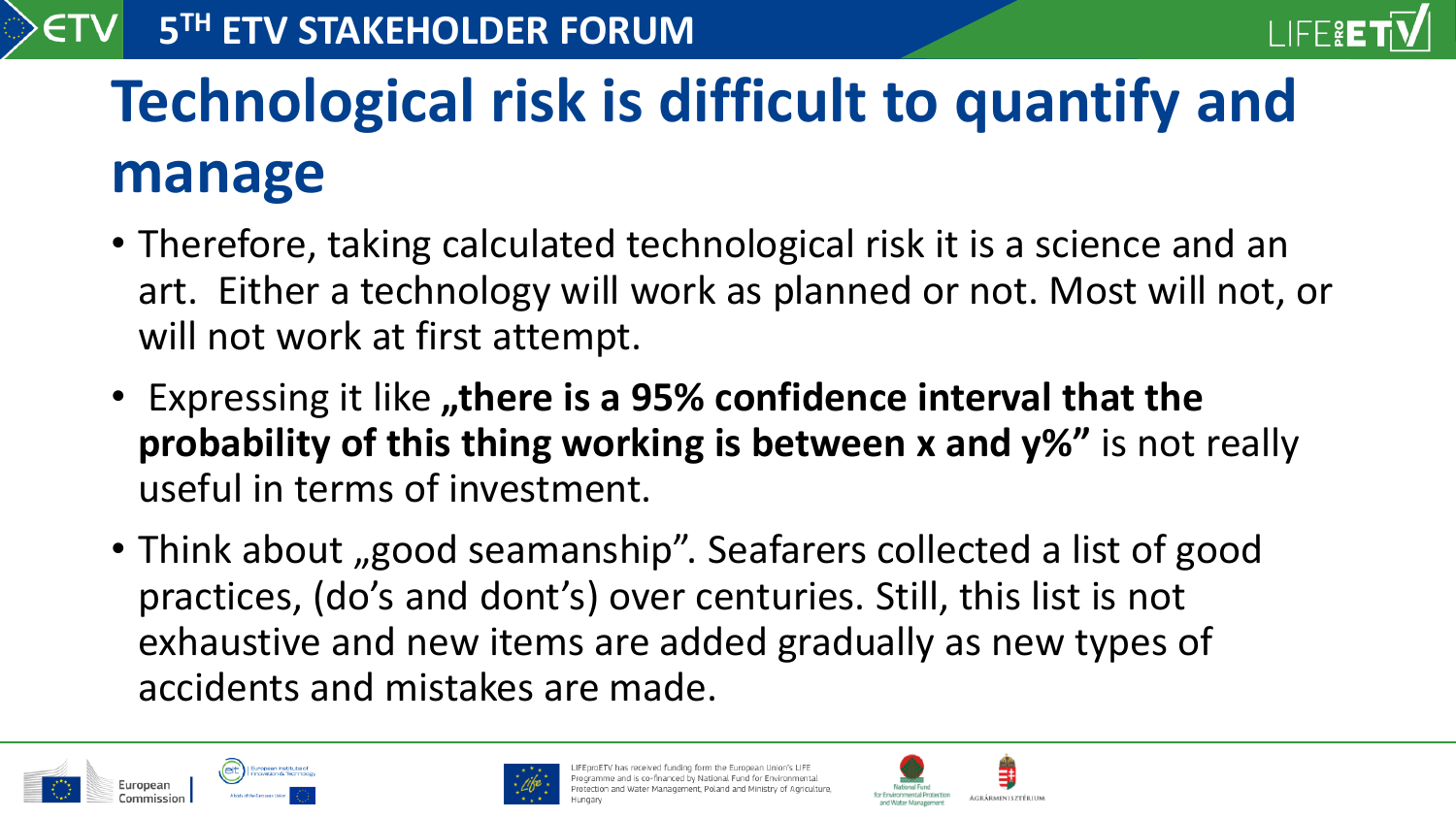#### **5 TH ETV STAKEHOLDER FORUM**



#### **What can be done to mitigate technological risks from the investor standpoint?**

- Technological due dilligence, involving:
	- Existing use cases (POC, Trials)
	- Client interviews
	- Indepenent expert interviews, assessments, audits
- Bet on the right team not on technology alone.
- You will not like that one: "Assure founders are investing amounts of money that are meaningul for them, so they have incentives to make it happen"
- You will not like that one either: VC money are so expensive (in terms of company % that need to be exchanged in return), that they should not be used just to verify technology.





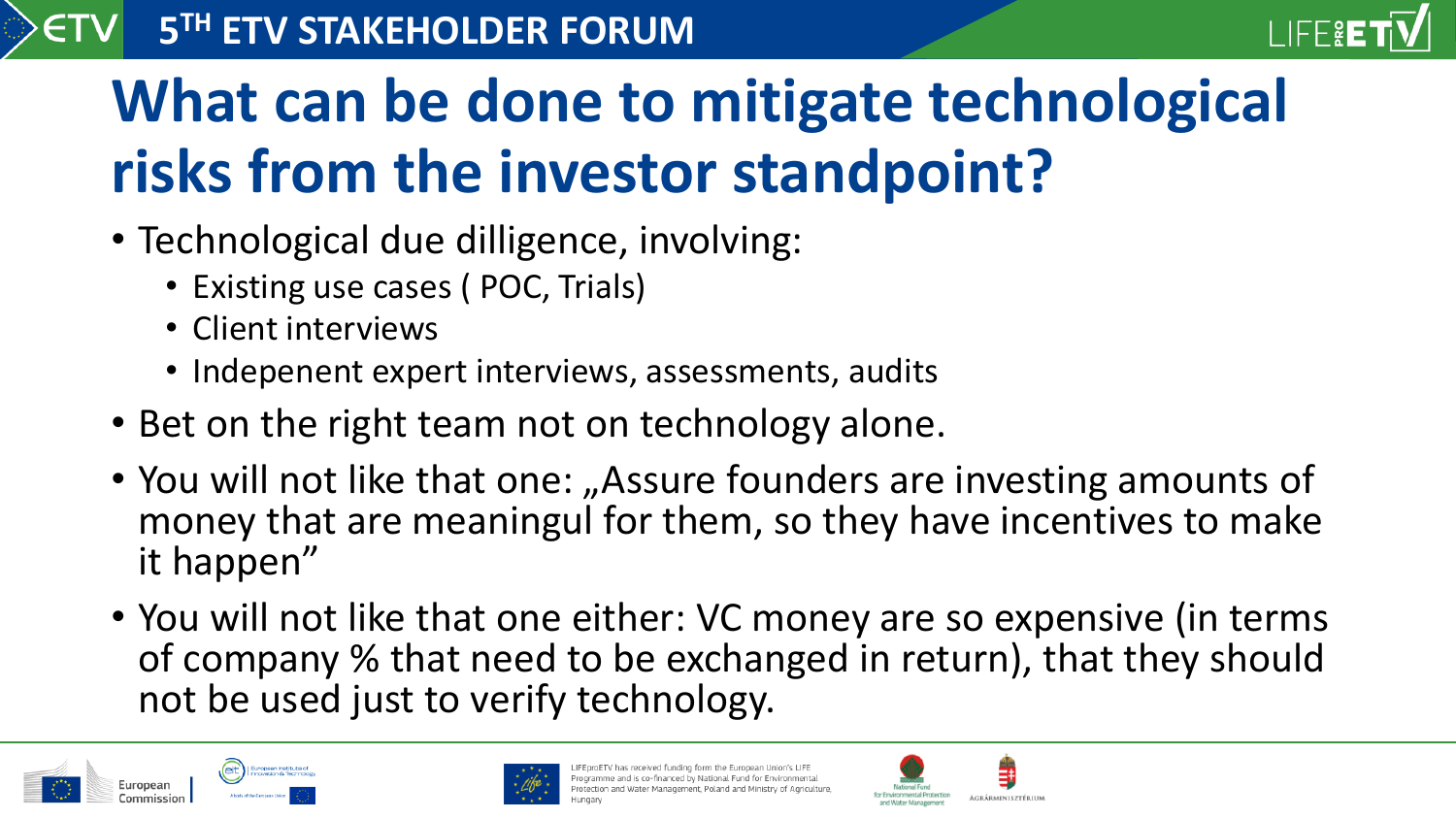

# **Who could finance technology risks ?**

- There are many sources of funds that can be used to mitigate technological risk prior to VC investment:
	- grants and subsidies
	- accelerators
	- prizes
	- business angels
	- other types of non-dilutive seed stage capital